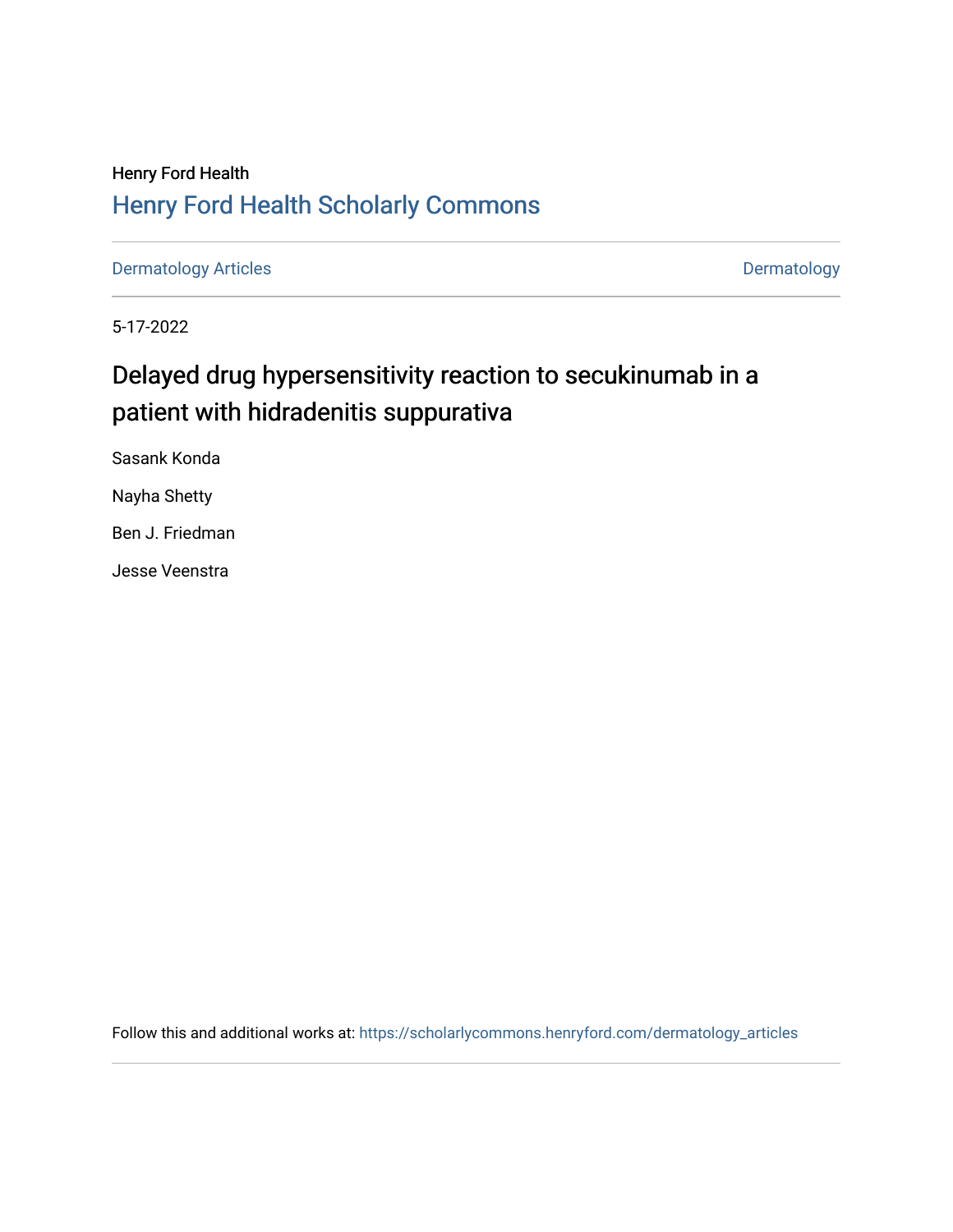# Delayed drug hypersensitivity reaction to secukinumab in a patient with hidradenitis suppurativa

Sasank Konda, Nayha Shetty  $\bullet$ , Ben Friedman, Jesse Veenstra

Dermatology, Henry Ford Hospital, Detroit, Michigan, USA

**Correspondence to** Dr Nayha Shetty; nshetty1@hfhs.org

Accepted 17 April 2022

A woman in her 30s presented to the dermatology clinic with widespread, pruritic, red papules and plaques involving the ears, trunk and extremities. The rash developed a few days after receiving her second injection of secukinumab, which was initiated for recalcitrant Hurley stage III hidradenitis suppurativa. Investigations revealed a psoriasiform drug hypersensitivity reaction secondary to secukinumab. In this report, we describe the clinical course, histopathological correlation and treatment of this rarely documented reaction.

## **BACKGROUND**

**SUMMARY**

Secukinumab is a human monoclonal antibody that binds to interleukin-17A (IL-17A), a proinflammatory cytokine that has been implicated in the pathogenesis of a wide range of disorders, including psoriasis and psoriatic arthritis. Recent evidence suggests that secukinumab may additionally serve as an effective therapy for patients with hidradenitis suppurativa  $(HS)$ .<sup>1</sup> In the face of expanding clinical indications and increasing usage of this biologic therapy, adverse effects such as hypersensitivity skin reactions have been reported in a subset of treated patients.<sup>[2](#page-3-1)</sup>

We report a case of a psoriasiform drug hypersensitivity reaction secondary to secukinumab that necessitated prompt discontinuation of the drug and treatment with a prolonged course of oral corticosteroids.

#### **CASE PRESENTATION**

A woman in her 30s presented with a widespread, pruritic, rash involving the ears, trunk and extremities of approximately 6 weeks' duration. The lesions first developed a few days after her second 300mg weekly loading dose of secukinumab, which was originally initiated for recalcitrant Hurley stage III HS ([figure](#page-2-0) 1).

Physical examination revealed numerous erythematous, scaly papules on the bilateral ears, upper chest, inframammary folds, bilateral upper extremities and abdomen (including umbilicus). Large, well-demarcated, erythematous, oedematous plaques were observed to involve the bilateral axillary folds symmetrically ([figure](#page-2-1) 2). Her vital signs were stable, and she denied recent facial swelling or urticaria.

#### **INVESTIGATIONS**

A punch biopsy obtained from the right flank revealed psoriasiform epidermal hyperplasia with

spongiosis, lymphocyte exocytosis and serous crusting with ample neutrophils in the stratum corneum. A dense superficial perivascular and interstitial infiltrate of lymphocytes with numerous eosinophils was also observed [\(figure](#page-2-2) 3). Periodic acid-Schiff stain was negative for fungal elements. In the context of the clinical findings, a diagnosis of a psoriasiform drug hypersensitivity reaction to secukinumab was made.

#### **DIFFERENTIAL DIAGNOSIS**

Given the notable involvement of skin folds and pathology displaying psoriasiform epidermal hyperplasia with spongiosis and prominent eosinophils, alternative diagnoses such as secukinumabinduced paradoxical psoriasiform eruption and symmetrical drug-related intertriginous and flexural exanthema were also considered. However, paradoxical psoriasiform eruption was deemed less likely considering the morphology of the lesions as well as the numerous eosinophils seen on histology. In addition, given that our patient did not exhibit gluteal or inguinal involvement, symmetrical drug-related intertriginous and flexural exanthema was felt to be inconsistent with the clinical presentation.

### **TREATMENT**

Secukinumab was discontinued, and because the mean half-life of this biologic agent ranges from 22 to 31 days, an 8-week prednisone taper starting at 80 mg daily and incrementally decreased by 10 mg each week was initiated with resolution of the rash. Following completion of this prednisone taper, the patient experienced a mild recurrence of her original rash, which fully resolved without recurrence after an additional 4 weeks of prednisone was administered.

### **OUTCOME AND FOLLOW-UP**

At 1 year following discontinuation of secukinumab, the patient's HS remains inadequately controlled after failing multiple other biologic, non-biologic and surgical treatments, including various antibiotic regimens, adalimumab, infliximab, certolizumab, apremilast, ustekinumab, spironolactone, metformin and surgical excision of numerous lesions involving the posterior neck, axillary folds, groin and buttocks.

Currently, her HS is partially controlled on highdose, high-frequency infliximab infusions with imminent plans to initiate concurrent oral tofacitinib.

249684

**To cite:** Konda S, Shetty N, Friedman B, et al. BMJ Case Rep 2022;**15**:e249684. doi:10.1136/bcr-2022-

© BMJ Publishing Group Limited 2022. No commercial re-use. See rights and permissions. Published by BMJ.

Check for updates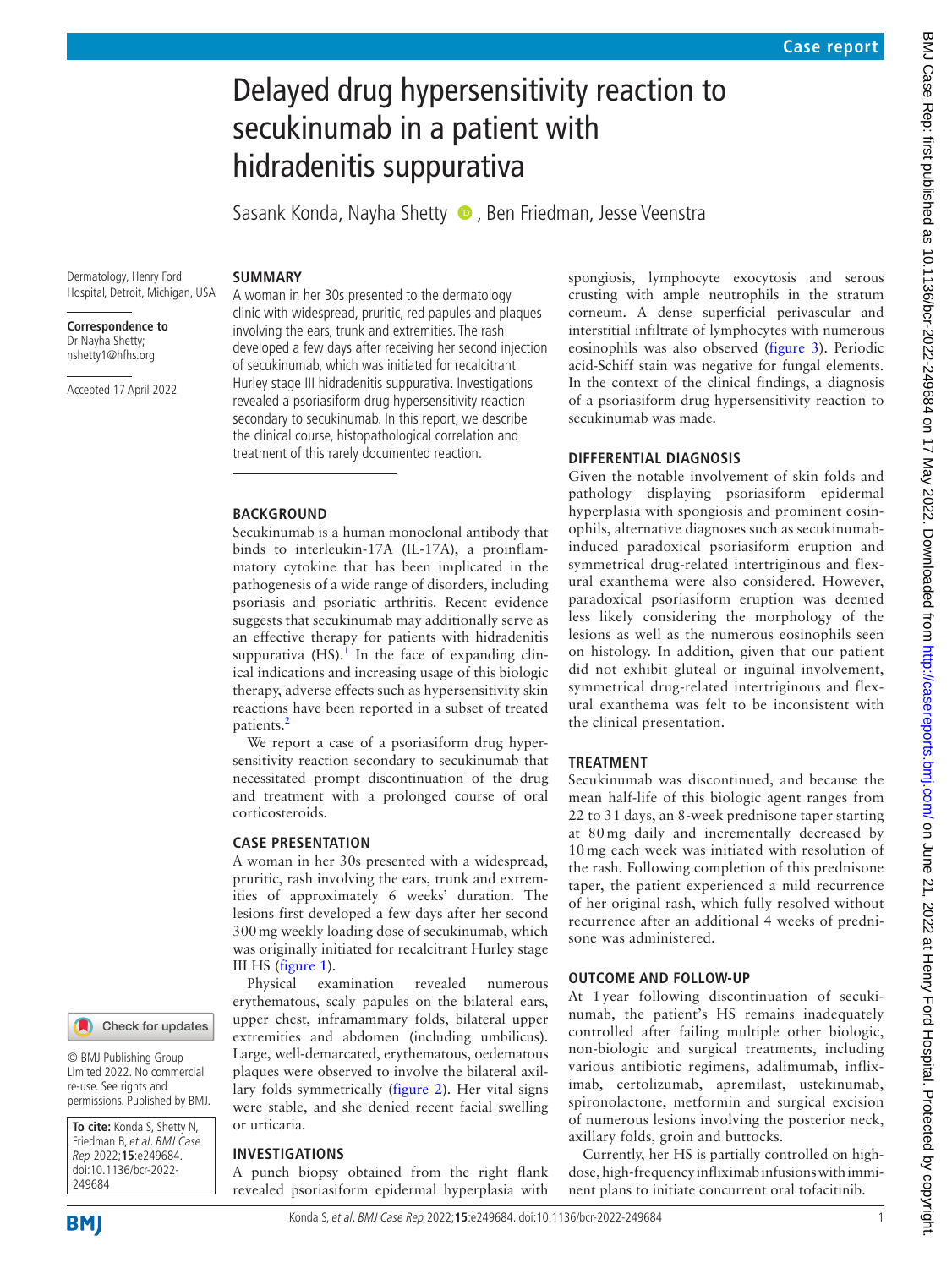BMJ Case Rep: first published as 10.1136/bcr-2022-249684 on 17 May 2022. Downloaded from http://casereports.bmj.com/ on June 21, 2022 at Henry Ford Hospital. Protected by copyright BMJ Case Rep: first published as 10.1136/bcr-2022-249684 on 17 May 2022. Downloaded from <http://casereports.bmj.com/> on June 21, 2022 at Henry Ford Hospital. Protected by copyright.



<span id="page-2-0"></span>**Figure 1** Visual timeline representing chronology of hypersensitivity reaction and prior medication use.

# **DISCUSSION**

Secukinumab is a selective IL-17A inhibitor that is US Food and Drug Administration-approved for the treatment of plaque psoriasis, psoriatic arthritis, ankylosing spondylitis and non-radiographic axial spondyloarthritis. It is also increasingly being used in the off-label treatment of other inflammatory skin conditions, including HS. Secukinumab is typically welltolerated and demonstrates a favourable safety profile with nasopharyngitis and upper respiratory infections listed as the most frequent side effects.

To our knowledge, we present the fifth documented case of a cutaneous delayed-type hypersensitivity reaction (type IV reaction) to secukinumab. Shibata *et al* described a 52-year-old woman with psoriatic arthritis who developed a papular eruption 3 days after the fourth dose of secukinumab. Skin biopsy confirmed a drug hypersensitivity eruption, and reintroduction of the medication prompted a relapse of the dermatitis.<sup>[3](#page-3-2)</sup> Another report described a similar case in which a psoriasis patient developed a widespread papular eruption after the fourth dose of secukinumab. Skin biopsy exhibited 'focal parakeratosis, exocytosis of lymphocytes, rare apoptotic keratinocytes, and a perivascular infiltrate of lymphocytes and rare eosinophils in the upper dermis'.<sup>[4](#page-3-3)</sup> The patient's condition gradually improved with systemic corticosteroids and discontinuation of the offending drug. In a third report, Wong and Chung described a 24-year-old woman with axial spondyloarthritis who developed a maculopapular eruption of the lower extremities in association with mild liver dysfunction after her



**Figure 2** Clinical images of cutaneous delayed-type hypersensitivity (type IV) reaction to secukinumab. (A, B) Indurated, erythematous, scaly, crusted plaques with associated maceration on the bilateral axillary folds, as well as scattered erythematous papules and papulonodules on the abdomen and bilateral inframammary folds; taken 4 months after surgical excision of axillary hidradenitis suppurativa lesions and 6 weeks after initial onset of the eruption. (C, D) Resolution of the cutaneous hypersensitivity reaction 6 weeks after discontinuation of secukinumab and initiation of a prolonged prednisone taper.

<span id="page-2-2"></span>

**Figure 3** Histological images of cutaneous delayed-type hypersensitivity (type IV) reaction to secukinumab. Low-power (A) and high-power views (B) showing regular epidermal hyperplasia with spongiosis and serous crusting with ample neutrophils in the stratum corneum, as well as a superficial perivascular and interstitial infiltrate of lymphocytes and numerous eosinophils. Periodic acid-Schiff stain was negative for fungal elements (not shown).

15th dose of secukinumab. No skin biopsy was performed. Her condition spontaneously normalised after discontinuation of secukinumab.<sup>[5](#page-3-4)</sup>

Most recently, Darrigade *et al* described a case of a 51-year-old woman with psoriatic arthritis who, after the second administration of secukinumab, developed pruritic, erythematous skin lesions on the abdomen and breasts. A biopsy was not performed. However, patch testing revealed a positive reaction to secukinumab, and resolution was noted after 3 weeks of treatment with antihistamines and oral and topical corti-costeroids.<sup>[6](#page-3-5)</sup> Although patch testing was not performed in our case, confirmatory histopathology was obtained, which specifically implicates a psoriasiform pattern of drug hypersensitivity. Furthermore, the Naranjo algorithm scoring for our patient, a questionnaire designed to assess the probability of whether a suspected adverse drug reaction is due to the drug rather than alternative aetiologies, was seven and compatible with a probable adverse drug reaction to secukinumab.

Of note, there have also been reports describing pustular exacerbations of plaque psoriasis treated with secukinumab as well as secukinumab-induced new-onset psoriasiform eruptions involving the fingertips and nails.<sup>78</sup> Skin biopsies were not performed in these cases, which makes histological comparison to our case difficult. However, the decidedly different clinical features observed in these cases suggests that these represent entities distinct from the hypersensitivity reaction described by our group and others.

Furthermore, it is well known that HS and psoriasis are chronic inflammatory skin diseases that share common pathogenetic mechanisms involving tumour necrosis factor-alpha and IL-17. The two conditions have been known to co-occur, both on their own as well as part of syndromes, such as SAPHO (synovitis-acne-pustulosis-hyperostosis-osteitis) and PsAPASH (psoriatic arthritis, pyoderma gangrenosum, acne and hidradenitis suppurativa). Despite the immunopathogenetic similarities

### <span id="page-2-1"></span>**Learning points**

- ► Secukinumab, a selective interleukin-17A inhibitor, has increasing off-label uses, including the treatment of hidradenitis suppurativa.
- ► Secukinumab may rarely cause delayed-type hypersensitivity reactions.
- ► The complex nature of adverse reactions to biologic agents, including secukinumab, illustrates the need for a high index of suspicion and prompt identification and response to prevent unfavourable outcomes.